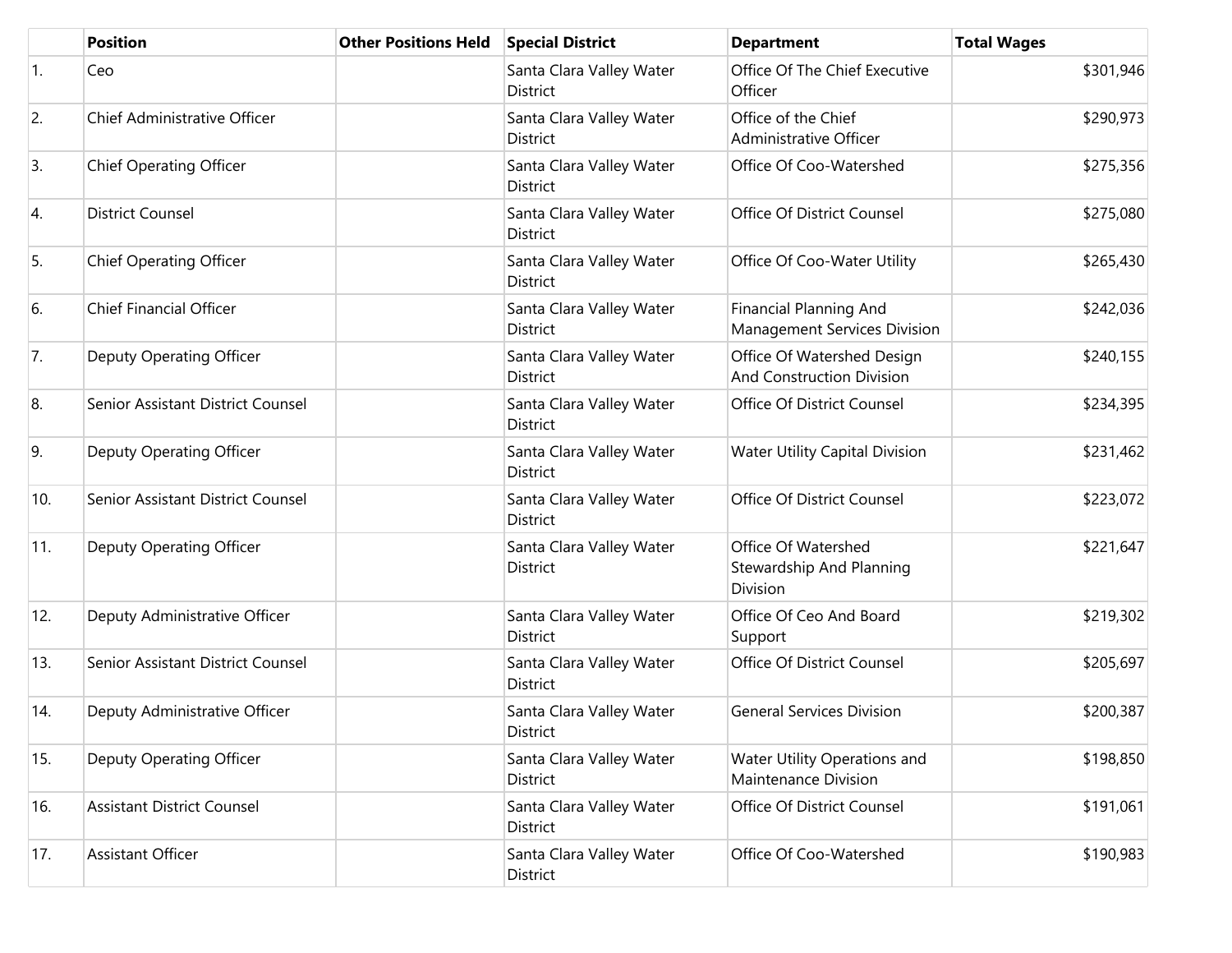| 18. | Deputy Operating Officer      | Santa Clara Valley Water<br><b>District</b> | <b>Water Supply Division</b>                                         | \$188,642 |
|-----|-------------------------------|---------------------------------------------|----------------------------------------------------------------------|-----------|
| 19. | Senior Water Plant Operator   | Santa Clara Valley Water<br><b>District</b> | South Water Treatment<br>Operations                                  | \$186,357 |
| 20. | <b>Engineering Manager</b>    | Santa Clara Valley Water<br>District        | <b>Water Utility Capital Division</b>                                | \$186,049 |
| 21. | Deputy Administrative Officer | Santa Clara Valley Water<br><b>District</b> | Office Of Government<br>Relations                                    | \$186,045 |
| 22. | <b>Engineering Manager</b>    | Santa Clara Valley Water<br><b>District</b> | Hydrology, Hydraulics And<br>Geomorphology                           | \$185,034 |
| 23. | <b>Engineering Manager</b>    | Santa Clara Valley Water<br>District        | Design And Construction Unit<br>#1                                   | \$184,891 |
| 24. | <b>Engineering Manager</b>    | Santa Clara Valley Water<br><b>District</b> | <b>Operations And Maintenance</b><br><b>Engineering Support</b>      | \$184,391 |
| 25. | Imported Water Manager        | Santa Clara Valley Water<br><b>District</b> | Imported Water                                                       | \$183,945 |
| 26. | Water Resources Manager       | Santa Clara Valley Water<br><b>District</b> | Recycled And Purified Water                                          | \$183,898 |
| 27. | Deputy Administrative Officer | Santa Clara Valley Water<br><b>District</b> | <b>Information Technician Division</b>                               | \$183,789 |
| 28. | Senior Project Manager        | Santa Clara Valley Water<br><b>District</b> | <b>Financial Planning And</b><br>Management Services Division        | \$182,326 |
| 29. | <b>Engineering Manager</b>    | Santa Clara Valley Water<br><b>District</b> | Design And Construction Unit<br>#5                                   | \$181,688 |
| 30. | Deputy Operating Officer      | Santa Clara Valley Water<br><b>District</b> | Office Of Watershed<br><b>Operations And Maintenance</b><br>Division | \$181,457 |
| 31. | <b>Assistant Officer</b>      | Santa Clara Valley Water<br><b>District</b> | <b>Water Utility Capital Division</b>                                | \$181,228 |
| 32. | <b>Engineering Manager</b>    | Santa Clara Valley Water<br><b>District</b> | District-wide Asset<br>Management                                    | \$179,631 |
| 33. | <b>Engineering Manager</b>    | Santa Clara Valley Water<br><b>District</b> | Dams and Pipelines Project<br>Delivery                               | \$179,477 |
| 34. | Senior Project Manager        | Santa Clara Valley Water<br>District        | Water Supply Planning And<br>Conservation                            | \$178,594 |
| 35. | <b>Engineering Manager</b>    | Santa Clara Valley Water<br>District        | Utility Electrical And Control<br>Systems                            | \$175,962 |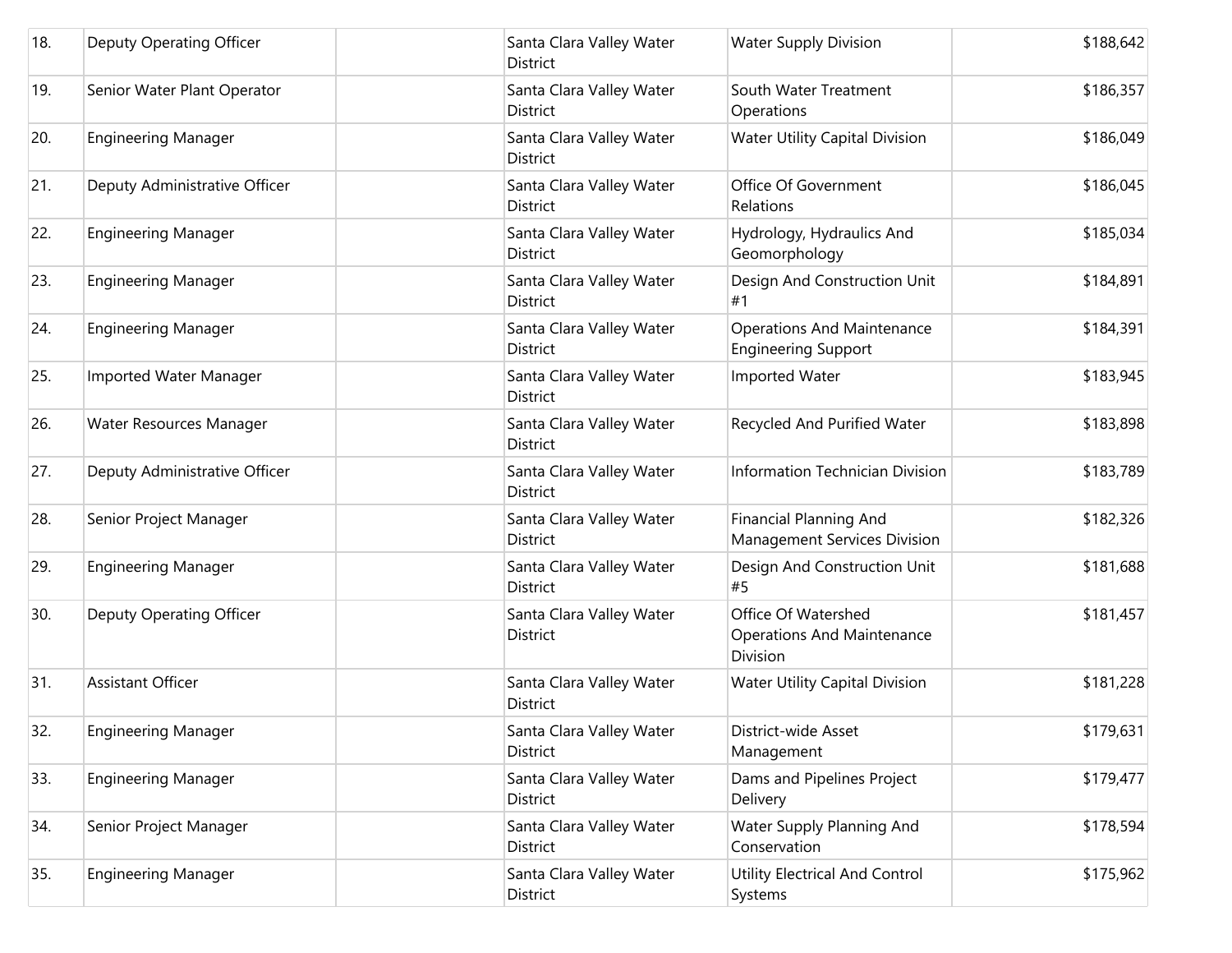| 36. | Water Resources Manager                 | Santa Clara Valley Water<br>District        | Groundwater Monitoring and<br>Analysis             | \$175,138 |
|-----|-----------------------------------------|---------------------------------------------|----------------------------------------------------|-----------|
| 37. | <b>Engineering Manager</b>              | Santa Clara Valley Water<br>District        | Water Resources Planning And<br>Policy             | \$174,990 |
| 38. | <b>Engineering Manager</b>              | Santa Clara Valley Water<br>District        | <b>Construction Services</b>                       | \$174,908 |
| 39. | <b>Engineering Manager</b>              | Santa Clara Valley Water<br>District        | East Side Project Delivery                         | \$174,555 |
| 40. | Senior Water Plant Operator             | Santa Clara Valley Water<br>District        | South Water Treatment<br>Operations                | \$174,472 |
| 41. | <b>Engineering Manager</b>              | Santa Clara Valley Water<br><b>District</b> | West Side Project Delivery                         | \$173,717 |
| 42. | <b>Assistant District Counsel</b>       | Santa Clara Valley Water<br><b>District</b> | Office Of District Counsel                         | \$173,348 |
| 43. | Labor Relations Officer                 | Santa Clara Valley Water<br><b>District</b> | Labor Relations                                    | \$173,344 |
| 44. | Senior Project Manager                  | Santa Clara Valley Water<br><b>District</b> | East Side Project Delivery                         | \$172,339 |
| 45. | Associate Engineer (Control<br>Systems) | Santa Clara Valley Water<br>District        | Utility Electrical And Control<br>Systems          | \$171,845 |
| 46. | Senior Project Manager                  | Santa Clara Valley Water<br><b>District</b> | Recycled And Purified Water                        | \$171,783 |
| 47. | Senior Management Analyst               | Santa Clara Valley Water<br>District        | Continual Improvement                              | \$171,612 |
| 48. | Water Resources Manager                 | Santa Clara Valley Water<br><b>District</b> | <b>Water Quality</b>                               | \$171,291 |
| 49. | <b>Environmental Services Manager</b>   | Santa Clara Valley Water<br><b>District</b> | Stream Maintenance Program                         | \$171,200 |
| 50. | Senior Project Manager                  | Santa Clara Valley Water<br>District        | Design And Construction Unit<br>#3                 | \$170,757 |
| 51. | Senior Project Manager                  | Santa Clara Valley Water<br>District        | Dam Safety Program                                 | \$170,103 |
| 52. | <b>Engineering Manager</b>              | Santa Clara Valley Water<br>District        | <b>Utility Maintenance</b><br>Engineering          | \$169,867 |
| 53. | Administrative Services Manager         | Santa Clara Valley Water<br>District        | <b>Employee Recruitment And</b><br><b>Benefits</b> | \$169,540 |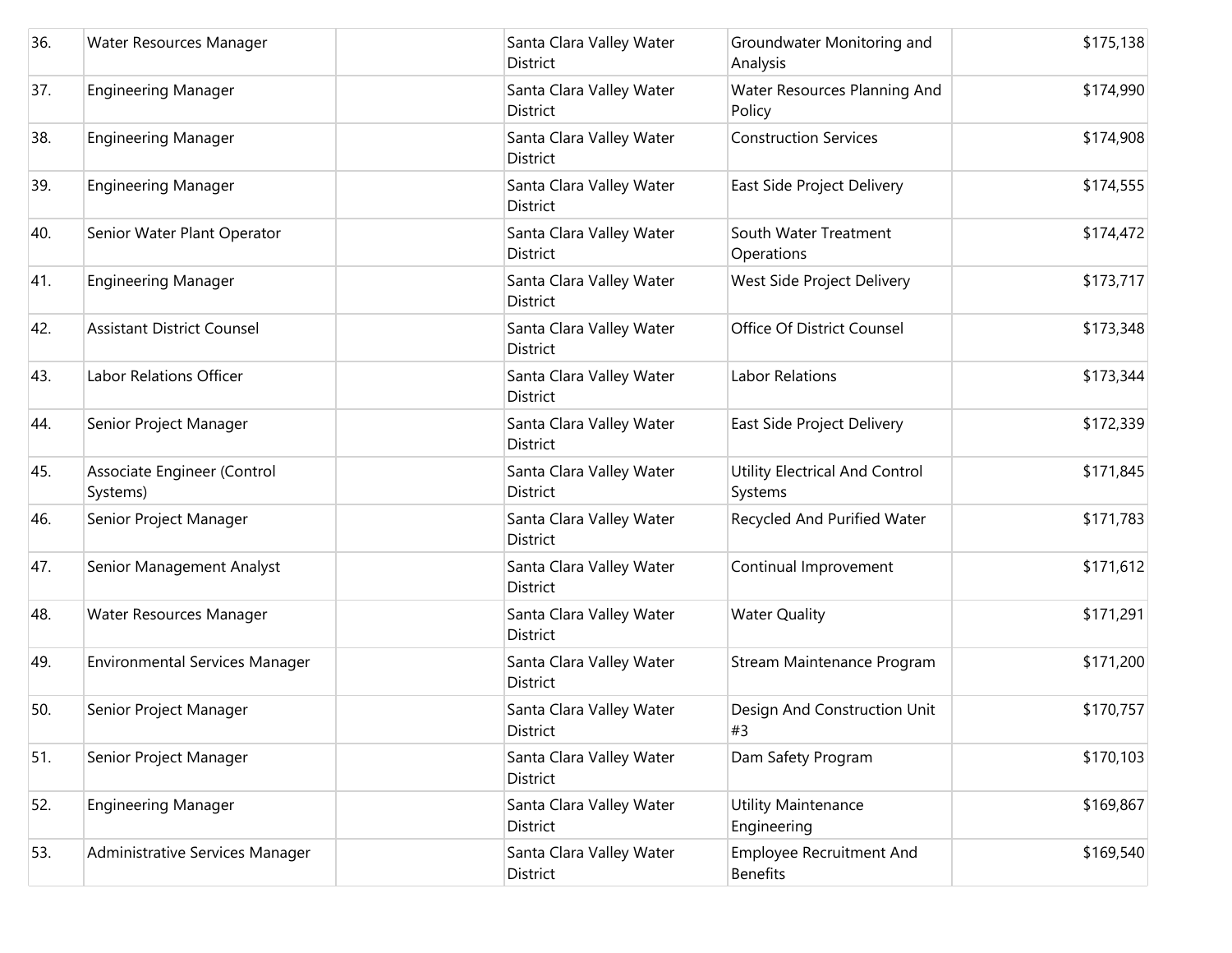| 54. | Senior Project Manager                                     | Santa Clara Valley Water<br><b>District</b> | District-wide Asset<br>Management                      | \$169,346 |
|-----|------------------------------------------------------------|---------------------------------------------|--------------------------------------------------------|-----------|
| 55. | <b>Engineering Manager</b>                                 | Santa Clara Valley Water<br>District        | Dam Safety Program                                     | \$169,113 |
| 56. | <b>Engineering Systems Analyst</b>                         | Santa Clara Valley Water<br><b>District</b> | <b>Infrastructure Services</b>                         | \$168,551 |
| 57. | Senior Project Manager                                     | Santa Clara Valley Water<br>District        | Office Of Coo-Water Utility                            | \$168,493 |
| 58. | Associate Engineer (Control<br>Systems)                    | Santa Clara Valley Water<br><b>District</b> | <b>Utility Electrical And Control</b><br>Systems       | \$168,043 |
| 59. | Administrative Services Manager                            | Santa Clara Valley Water<br><b>District</b> | Risk Management Program                                | \$167,902 |
| 60. | Water Resources Manager                                    | Santa Clara Valley Water<br><b>District</b> | Laboratory Services                                    | \$167,597 |
| 61. | <b>Environmental Services Manager</b>                      | Santa Clara Valley Water<br><b>District</b> | <b>Water Resources Planning</b>                        | \$167,502 |
| 62. | <b>Engineering Manager</b>                                 | Santa Clara Valley Water<br>District        | Design And Construction Unit<br>#4                     | \$167,226 |
| 63. | Senior Water Resources Specialist                          | Santa Clara Valley Water<br><b>District</b> | Groundwater Monitoring and<br>Analysis                 | \$166,923 |
| 64. | Senior Water Plant Operator                                | Santa Clara Valley Water<br>District        | South Water Treatment<br>Operations                    | \$166,298 |
| 65. | Senior Water Plant Operator                                | Santa Clara Valley Water<br>District        | South Water Treatment<br>Operations                    | \$165,602 |
| 66. | <b>Mechanical Maintenance</b><br>Supervisor                | Santa Clara Valley Water<br><b>District</b> | Raw Water Field Operations<br>And Pipeline Maintenance | \$165,531 |
| 67. | Associate Civil Engineer                                   | Santa Clara Valley Water<br>District        | Design And Construction Unit<br>#2                     | \$165,522 |
| 68. | <b>Environmental Services Manager</b>                      | Santa Clara Valley Water<br>District        | <b>Environmental Planning</b>                          | \$165,066 |
| 69. | <b>Information Services Manager</b>                        | Santa Clara Valley Water<br>District        | Software Services                                      | \$164,640 |
| 70. | <b>Water Utility Operations And</b><br>Maintenance Manager | Santa Clara Valley Water<br><b>District</b> | Raw Water Field Operations<br>And Pipeline Maintenance | \$164,442 |
| 71. | Senior Water Plant Operator                                | Santa Clara Valley Water<br>District        | North Water Treatment<br>Operations                    | \$164,132 |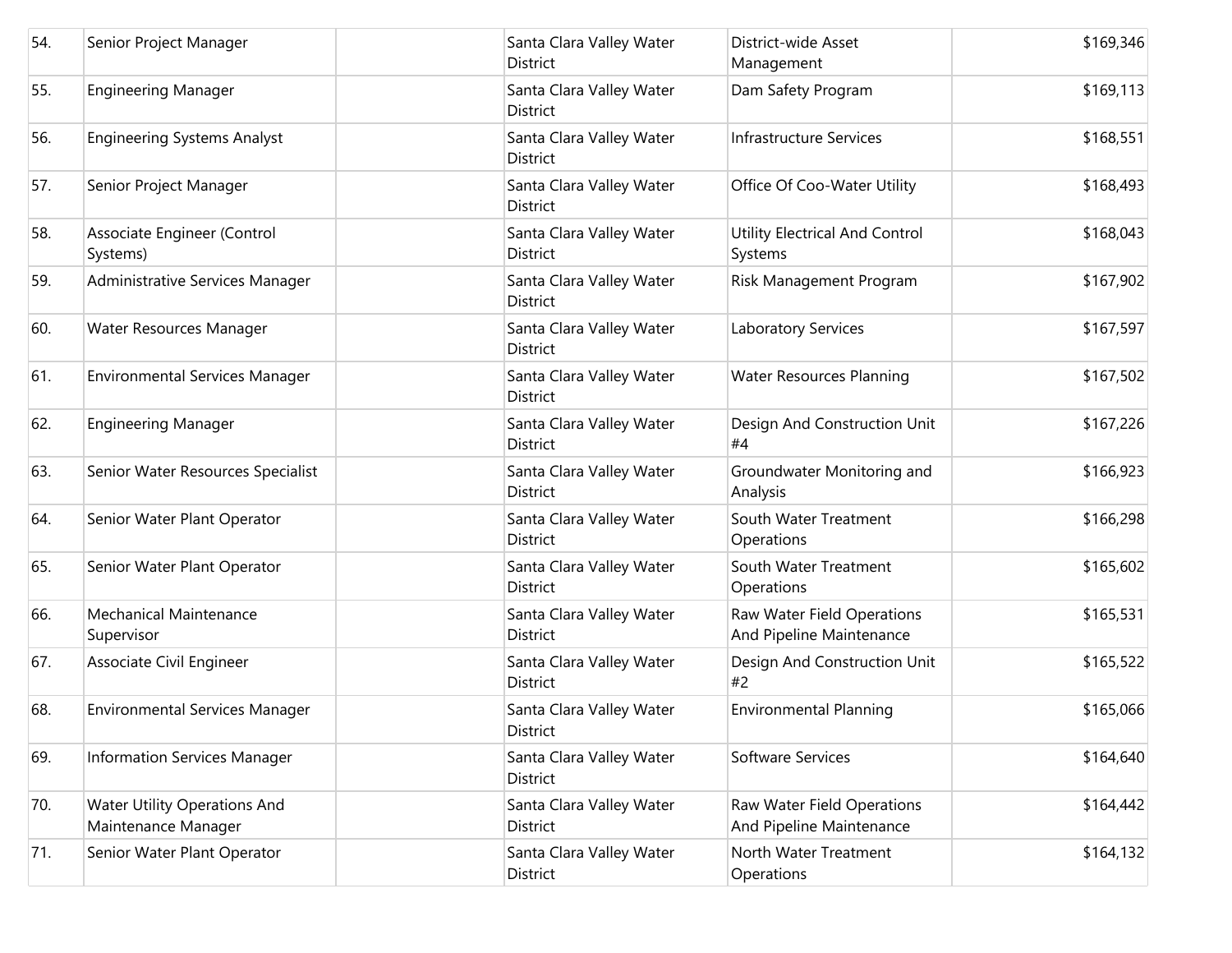| 72. | Water Resources Supervisor              | Santa Clara Valley Water<br>District        | Raw Water Field Operations<br>And Pipeline Maintenance               | \$163,698 |
|-----|-----------------------------------------|---------------------------------------------|----------------------------------------------------------------------|-----------|
| 73. | Water Plant Supervisor Grade V          | Santa Clara Valley Water<br>District        | North Water Treatment<br>Operations                                  | \$161,897 |
| 74. | Associate Engineer (Control<br>Systems) | Santa Clara Valley Water<br>District        | <b>Utility Electrical And Control</b><br>Systems                     | \$161,446 |
| 75. | Senior Water Plant Operator             | Santa Clara Valley Water<br>District        | North Water Treatment<br>Operations                                  | \$161,340 |
| 76. | Information Services Manager            | Santa Clara Valley Water<br><b>District</b> | <b>Infrastructure Services</b>                                       | \$161,073 |
| 77. | Senior Industrial Electrician           | Santa Clara Valley Water<br><b>District</b> | <b>Treatment Plant Maintenance</b>                                   | \$160,284 |
| 78. | Senior Water Plant Operator             | Santa Clara Valley Water<br><b>District</b> | North Water Treatment<br>Operations                                  | \$159,766 |
| 79. | Administrative Services Manager         | Santa Clara Valley Water<br><b>District</b> | Purchasing, Consultant<br><b>Contracts and Warehouse</b><br>Services | \$159,193 |
| 80. | <b>Biologist III</b>                    | Santa Clara Valley Water<br>District        | Environmental Mitigation and<br>Monitoring                           | \$158,924 |
| 81. | Clerk Of The Board                      | Santa Clara Valley Water<br><b>District</b> | Office of the Clerk of the Board                                     | \$158,152 |
| 82. | Systems Control Operator III            | Santa Clara Valley Water<br><b>District</b> | Raw Water Operations                                                 | \$157,510 |
| 83. | Senior Engineer                         | Santa Clara Valley Water<br>District        | East Side Project Delivery                                           | \$157,351 |
| 84. | <b>Systems Control Supervisor</b>       | Santa Clara Valley Water<br><b>District</b> | <b>Raw Water Operations</b>                                          | \$157,275 |
| 85. | Systems Control Operator III            | Santa Clara Valley Water<br>District        | <b>Raw Water Operations</b>                                          | \$157,127 |
| 86. | Water Plant Supervisor Grade V          | Santa Clara Valley Water<br><b>District</b> | South Water Treatment<br>Operations                                  | \$156,883 |
| 87. | Senior Engineer                         | Santa Clara Valley Water<br>District        | Utility Electrical And Control<br>Systems                            | \$156,564 |
| 88. | Water Resources Manager                 | Santa Clara Valley Water<br>District        | Water Supply Planning And<br>Conservation                            | \$156,548 |
| 89. | <b>Environmental Services Manager</b>   | Santa Clara Valley Water<br>District        | Environmental Mitigation and<br>Monitoring                           | \$156,037 |